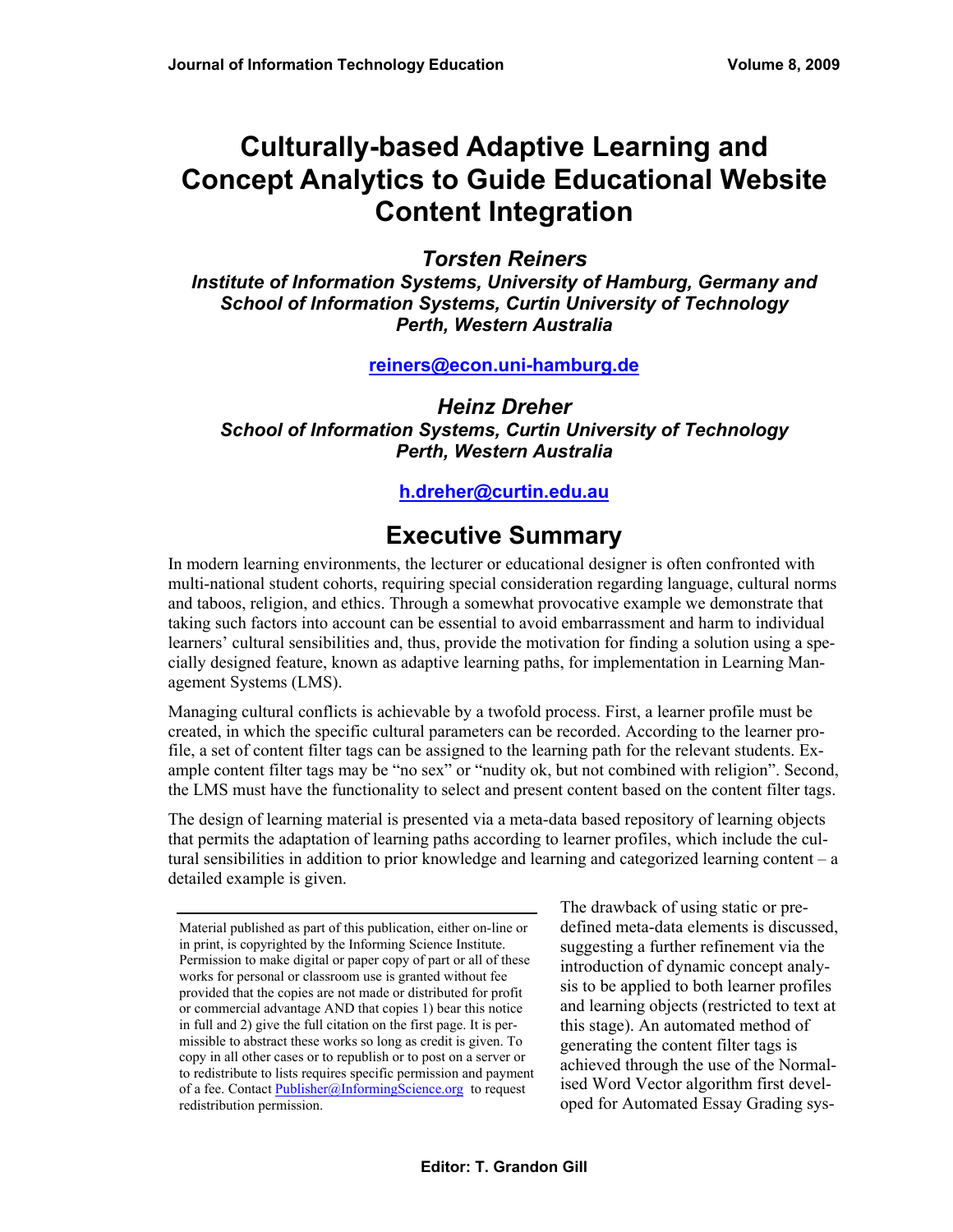tem known as MarkIT (R. Williams, 2006). An automated method reduces human effort and ensures consistency.

Sophisticated fine-grained dynamic learning path adaptivity is achieved through a detailed design given in the article, helping ensure that learners from a variety of cultural backgrounds can be treated appropriately and fairly and are not disadvantaged or offended by inappropriate learning content and examples.

**Keywords**: cross-cultural education, adaptive learning paths, learner profile, dynamic content selection, concept analysis, Normalised Word Vector algorithm.

### **Introduction**

Many lecturers assume a homogenous group of participating students since, in general, everyone receives the same learning material. This tendency seems to be independent of whether the education is classroom or virtual learning environment based. Unfortunately, this homogeneity is rarely given in our flat world (Friedman, 2006) as students from all over the entire globe can enroll in the same class or study program, resulting in a potpourri of expectations and demands for the learning experience based on the students' perception of their surrounding and background (Bhattacharya & Jorgensen, 2004).

The term culture refers to the "set of distinctive spiritual, material, intellectual and emotional features of society or a social group" (UNESCO, 2002) and defines "codes of manners, dress, language, religion, rituals, norms of behaviour such as law and morality" (Jary & Jary, 1991, p. 101; see also Geertz, 1973; Groeschel & Doherty, 2000). This definition shows a clear barrier in designing learning material. In view of the codes, we have to state that regarding language it is not acceptable to either encode the learning material in all languages or to force a student to learn another language, i.e. in a virtual e-Learning environment where the students are enrolled from various countries. In addition, certain learning material might not be suitable with respect to the cultural background of the learner. Note that barriers could be compared to the movie rating system, where the society of viewers is divided in groups according to age and suitable content. A discussion on further barriers and constraints such as retrieval, format, or quality is given in Reiners, Reiß, and Sassen (2005) and Schüppel (1997). There is considerable research in the field of cross cultural education (Collis & Remmers, 1997; Hampden-Turner & Trompenaars, 2000; Parhizgar, 1998), multicultural learning material and technological solutions (Fluck, 2008; Wang, 2007), and discussion of the role of educators with respect to adapting teaching in multicultural contexts (Bhatti, Tubaisahat, & El-Qawasmeh, 2005; Larreamendy-Joerns & Leinhardt, 2006). "Multiculturalism is an issue that is central to educators" (Slay, 2002) and needs to be considered with the "core of school curricula" (Stanley & Brickhouse, 1994). Nevertheless, we see the focus of this paper not in the argumentation about cultural issues – even though this is of great interest to us and the motivation for our concept – but rather in demonstrating the architecture to achieve a better integration of the individual learner in a learning scenario, that is, the learning material selection and delivery. Furthermore, we consider our concept only as one component in an overall learning environment, which requires further pedagogical and technical parts, such as communication, content design, or teaching methodologies (see, for example, Collis, 1999; McLoughlin, 2001; Rogers, Graham, & Mayes, 2007; Sims & Stork, 2007; Young, 2008).

In a classroom setting, individualization is generally very limited as students participate at the same time in the same classroom and, therefore, receive the same presentation with the same slides and the same audio. Most universities require that students know the language for the classes in advance as it is not yet possible to integrate live translations. A further difficulty can result from the content chosen for the lecture as certain subjects might not be compliant with the cultural background of the students. On the other hand, the e-Learning scenario allows individu-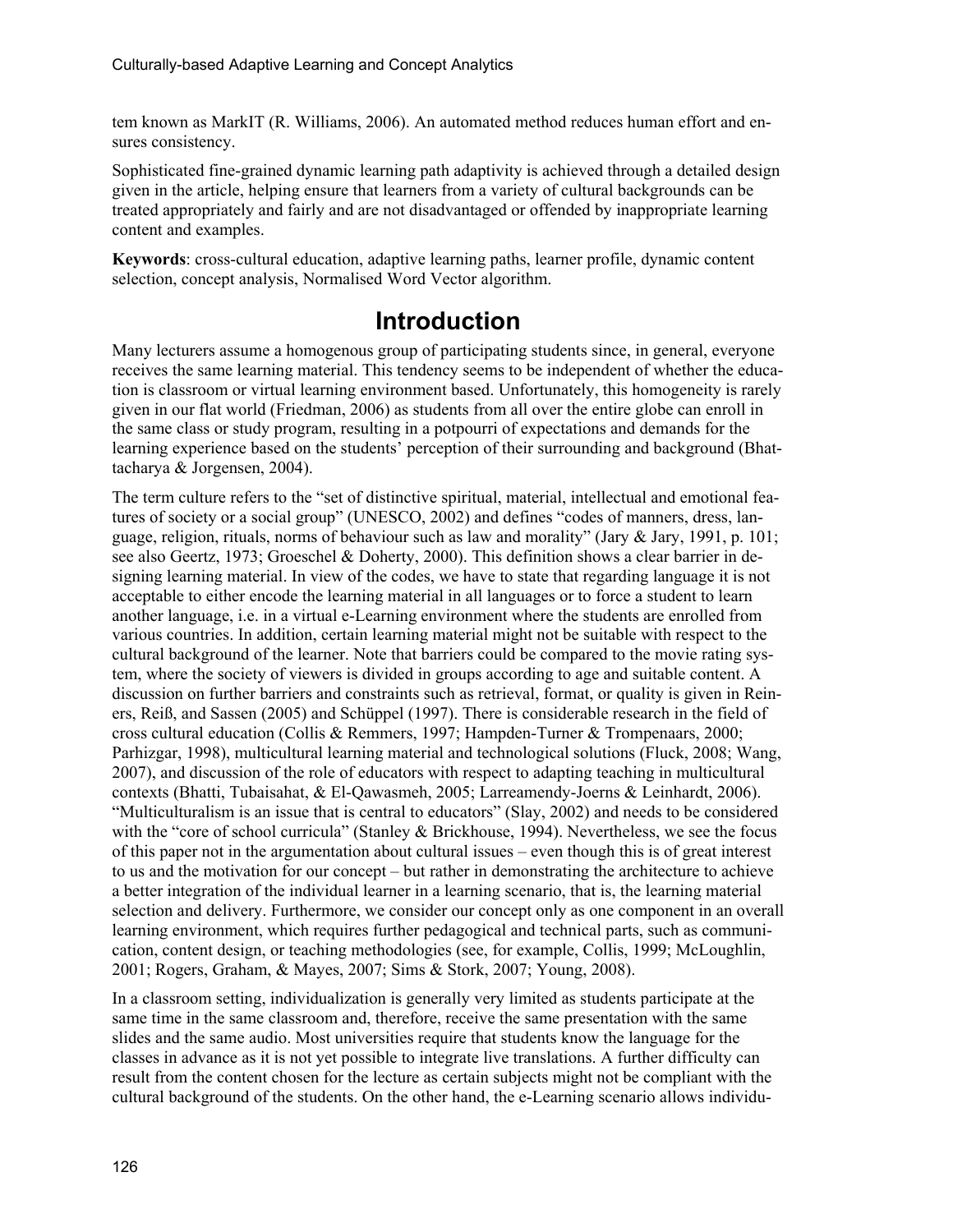alization of the learning material by adaptation to a given configuration and dynamic information gathered during the learning process by traversing learning objects with given subjects and concepts.

We believe that culture is highly related to language and, therefore, needs to be modeled as part of the e-Learning system. For the classroom scenario, we are limited to one language for the presentation, whereas integrated components like machine translation would allow on-the-fly translation of objects into the used language; with the limitations that the translation might not be perfect or completely correct (Gaspari, 2006). The same applies to the e-Learning scenario. Nevertheless, another aspect is of importance: in the case of searching, currently only material in the language used to specify the search terms is found; we need cross-language searches on meta-data and concepts, so that additional material is found and used by the learner after being (machine) translated. Here, concepts are "abstract ideas or mental symbols, typically associated with a corresponding representation in a language or symbology" (Wikipedia, 2007).

The suggested concept supports the lecturer by dynamic real-time choice of suitable learning material or examples to demonstrate the latest learned objects, based on the predefined and constantly updated learner user-profile. Moreover, the system analyses the content and prevents visualization of objects that are inappropriate to be shown in the classroom or as part of the virtual course. Note that the system goes beyond the selection of alternative objects but adapts the learning path with respect to previously performed choices and visited objects. The concept shown by Reiners and Sassen (2007) is used and extended to allow further properties to influence the learning path adaptivity and therewith guarantee a cultural sensitivity where no one has to be confronted with inappropriate images, sounds, or text components.

This paper continues with two examples of learning scenarios that demonstrate possible cultural conflicts. In a subsequent section we introduce our learning material design for the multi-lingual adaptive learning path and then describe the integration of concept analysis to improve cultural awareness in the next section. The paper concludes with remarks on the ongoing research and thoughts about how to integrate the system and methodology so as to achieve a high acceptance rate.

# **Examples of Cultural Conflicts**

From a pedagogical perspective, the understanding of the learning material is improved if theory is supported by descriptive examples. The following two scenarios demonstrate that the selection of these examples might be critical in that the content can be offensive to certain (social) groups and result in a negative learning experience.

The first scenario is about marketing and the hypothesis that "sex sells". Figure 1 shows four examples in which the product's nature is non-sexual but advertised by using sexual associations – nudity and even nudity in combination with religion and reference to God. These advertisements might be acceptable in some countries and cultures (and we are not intending to spark a discussion about discrimination and the role of women as sex objects), yet others would either forbid or even punish the display of such pictures. In the U.S., sexual associations and the showing of unclothed people is in daily use, whereas (full) nudity in public is not accepted. In accordance with the religion or cultural background of certain countries, the inhibition threshold might be different and even stricter.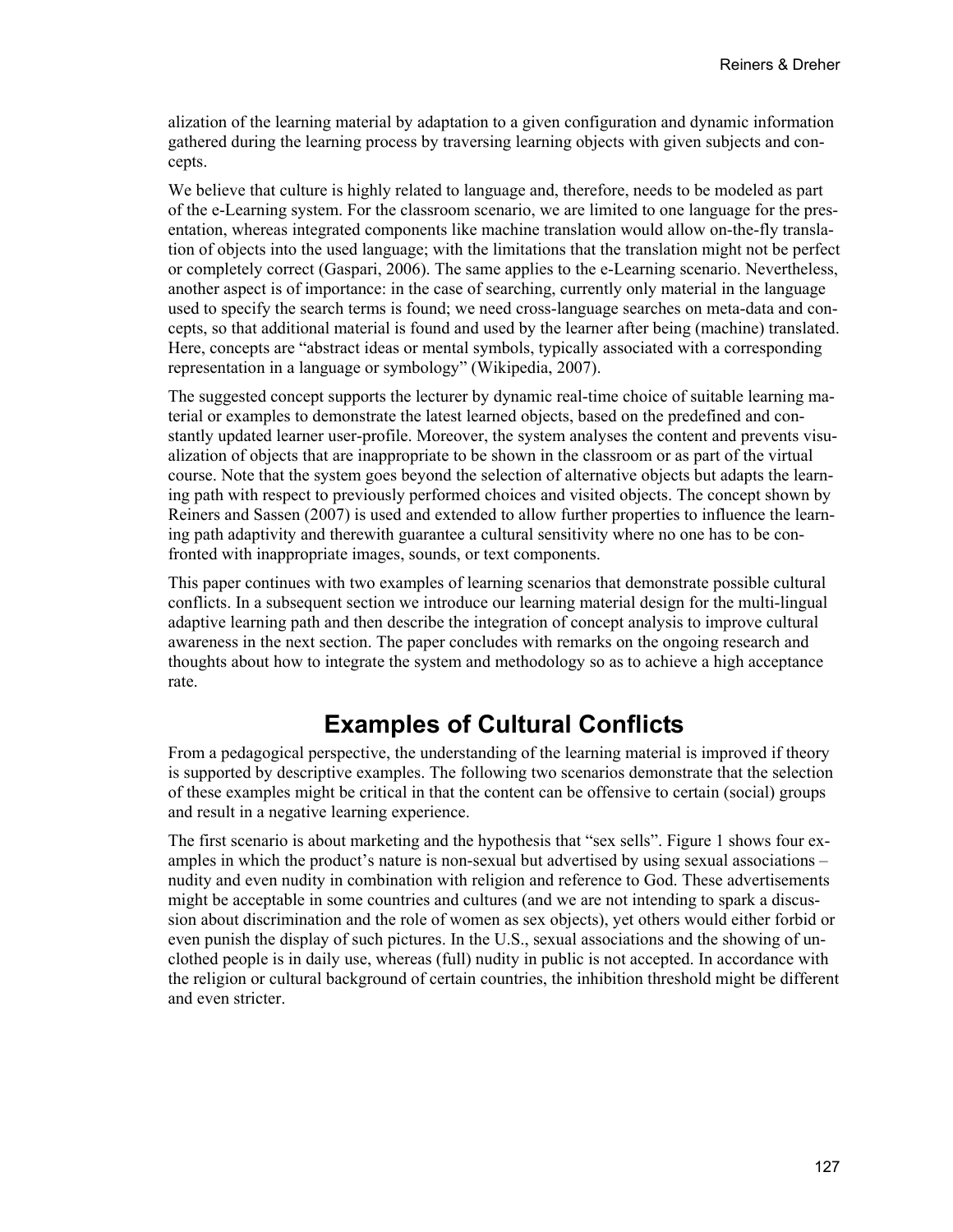

Figure 1: Examples of advertisements with potential conflicts for the students' culture, morality, and ethics. The images might be provocative but demonstrate the major issue of this publication. Those non-adaptive and non-individualized e-learning materials are not appropriate in a multicultural context and require an innovative approach for receiving the right material. Sources of the images are the websites of the companies, printed journals, and websites collecting specialized content and subjects, mainly in the marketing field, and are publicly available.

Another scenario presents the risk of outsourcing production to countries that do not prevent child labor, do not have adequate and safe working conditions, or disregard Intellectual Property Rights (IPR). This could result in a negative impact to the reputation or loss of a company advantage. In the educational lecture setting, scenarios might involve countries of participating students who may be offended by the accusation as their understanding of culture, morality, and ethics is diverse in the interpretation of IPR and cultural norms, for example, "some Chinese companies ... prefer to adopt a 'shortcut' route by launching products based (legally or illegally) on other people's technology rather than investing in the development of their own" (Moynihan et al., 2004), while "taking a more aggressive approach in safeguarding their IPR" (Moynihan et al., 2004; see also Martin, 2007; F. Williams, 2007). Documented cases of similarity in product design are often mentioned in the car industry, for example, using similar logos for car brands, e.g., Toyota vs. Geely Group (Bloomberg, 2003), BMW vs. BYO (F. Williams, 2007) or car designs (see Bradsher, 2007 and Gem Sty, 2007).

Both scenarios point out that the selection of learning material can be crucial for the learning outcome and require support from the learning environment. For the classroom, the examples have to be chosen such that they are appropriate for the majority of students and prevent conflicts with other user groups. In the e-Learning system case, the configuration of the learner profiles allows the dynamic selection of content. That is, for each group the examples for advertisement or outsourcing risk can be selected such that the content is on the border of being allowed or banned and, therefore, is able to be used. For the second scenario, the examples could be selected from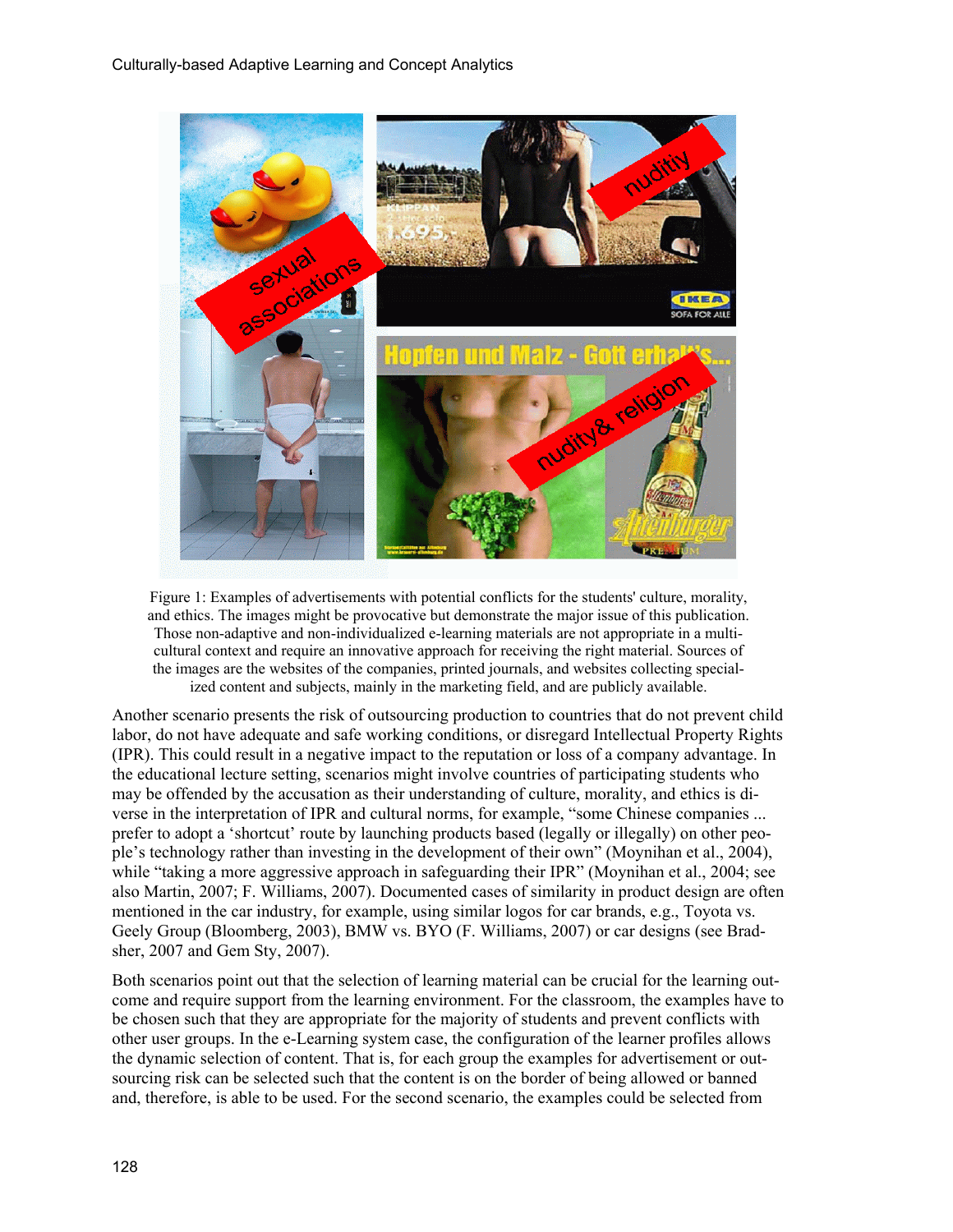the perspective of the learner using their country, local culture, and justice system. Note that we could also decide to apply the culture and understanding of morality and ethics of the lecturer, university, or country where the course is offered. Enrolled students from international destinations must typically accept the dominant culture of the host country. Thus, publicly broadcast advertising, for example, whilst possibly offensive to the visitor but not in the dominant culture must be accepted as a condition of the visit (real or virtual). Our designs for learning environments obviate the distracting and distasteful aspects of culture-clashing learning material through the adaptive mechanisms described.

For the implementation, we use individual configurations with elements describing the level of allowed nudity or sexual references and the focus of countries used for scenarios in the examples. Levels could be in the range of none (no nudity or sexual reference) to strong (full nudity and sexually oriented content). For a classroom course, we could set the level according either to the culture of the country – assuming that learners must adapt – or to the minimum level of the participating learners. Note that the first setting would allow a larger flexibility in selecting examples, especially in countries like Germany, where nudity is not generally banned. For the second setting, the selection of learning material is limited to matching examples or needs to be censored using, e.g., cover-patches for areas unsuitable for display.

## **Design of Learning Material**

The learning material is encoded using hierarchically structured objects of different granularity as shown in Figure 2. Objects are differentiated by their aggregation level in media objects, learning elements, content modules, and thematic meta-structures, whereas the objects themselves are combined by objects of the same or lower level. With respect to reusability, the encoding of the objects should be harmonized and given in as few formats as possible, i.e. concerning the automatic analysis and extraction of information (Reiners & Sassen, 2007).



Figure 2: Object-based composition of learning material based on meta-data; based on (Reiners & Sassen, 2007)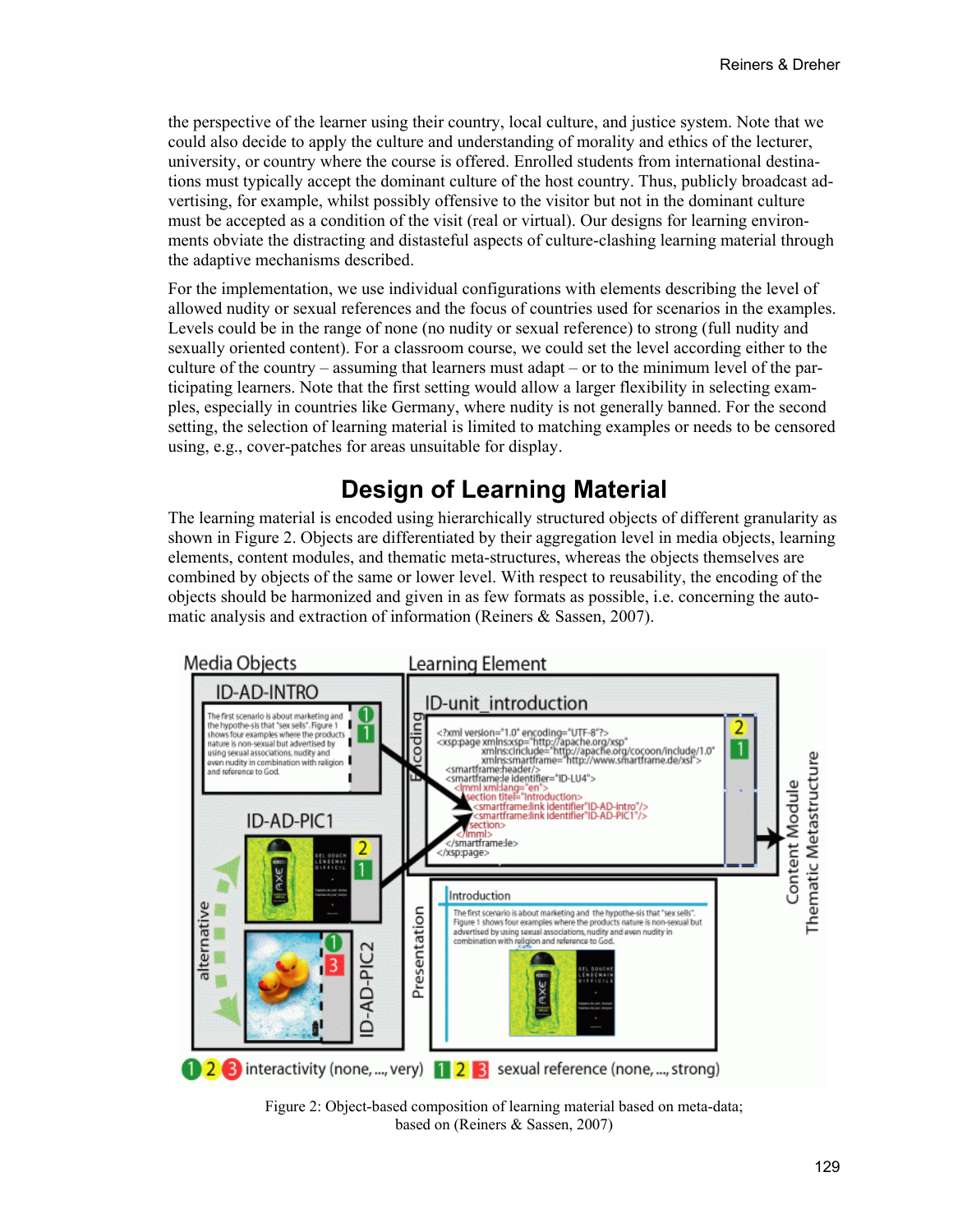Connections describe the relation of objects - in Figure 2, the objects ID-AD-PIC1 and ID-AD-PIC2 represent alternatives of the same content using, for example, different media, formality, or point of view. Here, we have two advertisements of the same product with different settings for the meta-data as one contains sexual references and is non-interactive while the other one is without sexual references and uses interactive elements to, for example, describe the product. The selection of objects is based on rules and the user configuration by either requiring a strict match or allowing for the best match.

Each object is described by meta-data using a standard like LOM (Learning Object Metadata), Dublin Core (Dublin Core, 2008), or MPEG-7 (Martinez, 2008) with the general understanding of meta-data being still the "authoritative, objective information consisting of facts that do not change" (Nilsson, Palmer, & Naeve, 2002) describing the properties of the object, from a technical, formal, or educational perspective. This static view is seldom applicable as individuals cannot separate the content from its current context and personal background, configuration, and preferences. For example, Alavi, Maraka, and Yoo (2002) use connotative meta-data to keep "cultural codes that define the culture of a social group" and to prevent misinterpretation and erroneous usage of content objects. Despite the subsequent on-the-fly verification, global and individual tag lists are used to represent the current understanding of content and usage. For example, the user might assign individual tags like *night*, *moon*, or *scary* to an image, whereas another user would rather use the tag *romantic* instead of *scary*. The global tags are dynamically generated by an automatic analysis of the objects and the individual tags by, for example, concept analysis using technology such as the Normalised Word Vector (NWV) (R. Williams, 2006) as used in the MarkIT [\(www.essaygrading.com\)](http://www.essaygrading.com/) Automated Essay Grading system (Dreher, 2006). They can be visualized for the user in so-called tag-clouds representing the importance of certain tags by increased size of the font or as keywords next to visualized objects for further references (Hassan-Montero & Herrero-Solana, 2006).

Note that concept analysis or machine translation can also be used to improve the quality of object retrieval as keywords can either be translated to find further content objects in other languages or be expanded using dynamically generated synonyms (see Reiners & Sassen, 2007, and Dreher & Williams, 2006, for further details).

# **Adaptive Learning Paths**

The assumption that the one-size-fits-all method for delivering the learning material in a static manner without any further content and pedagogical revision would only be valid if all individuals learn in the same way (Alavi et al., 2002). Even though the concept of adaptation is discussed in the literature (e.g., Berlanga & Garcia, 2005; Conlan, Hockemeyer, Wade, & Albert, 2002; Dreher, Scerbakov, & Helic, 2004; McAndrew & Weller, 2005; Sassen & Schwartz-Reinken, 2005; Towle & Halm, 2005; Van Rosmalen & Boticario, 2005), described with concepts (Reiners, Reiß, Schulze, & Voß, 2003; Reiners & Sassen, 2007), and demonstrated in first prototypes (Nussbaumer, Gütl, & Albert, 2007), the methodology to overcome the static and linear learning paths is not yet found in mainstream courseware and virtual learning environments.

Figure 3 describes an example for an adaptive learning path (see especially Reiners & Sassen, 2007 for a detailed description including further extension of the concept). Here, the first part of an e-learning course "Introduction to Marketing", consisting of four learning objects, is given. Starting with a general object (with the identification term ID-INTRO) for introduction, the learning path continues with a first possible example for marketing campaigns (ID-EXAMPLE) and a basic theoretical description (ID-THEORY). Note that the concept allows several abstraction levels and, therefore, each object might consist of further objects representing full learning units rather than small text blocks or images. The course as well as each object is annotated with metadata describing the content and its properties with respect to educational purposes. Since the fo-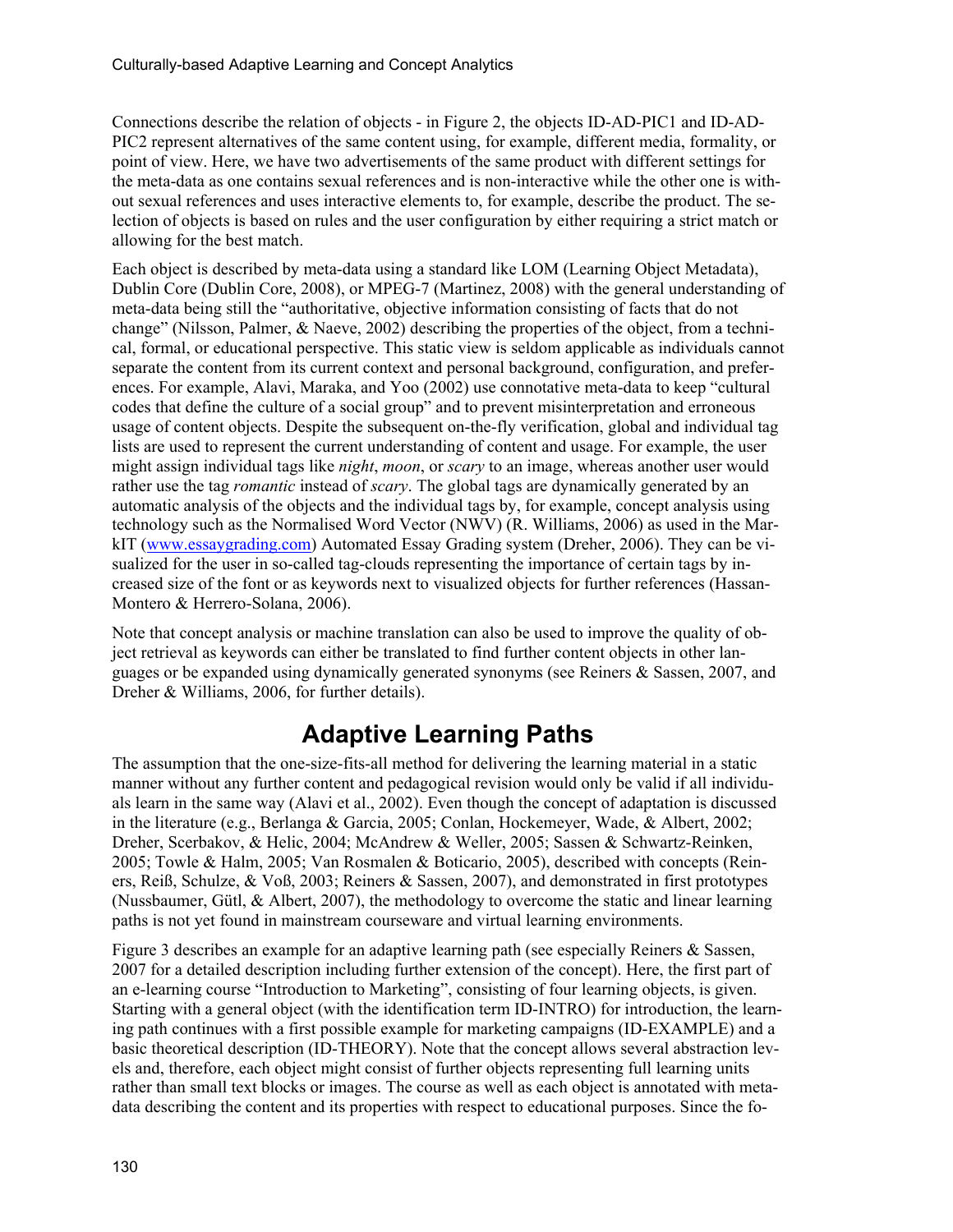

Figure 3: Example of an adaptive learning path (based on Reiners & Sassen, 2007)

cus is set on the learning path and, therefore, on the relations (edges) between the objects, the only visualized meta-data element is the degree of sexual reference shown by a small colored square on the right side: 1 for non and 3 for strong sexual reference. For the edges the meta-data is reduced to the elements required to describe the scenario of two learners, one being offended by unexpected appearance of nudity or sexual references (G, general audience), while the other is not (M, mature). The meta-data element *rights* represents the minimum level that is required by the user in its configuration setting; G for none, PG for mild, and M for strong sexual references. The learning path and edges are annotated with the following elements: unique identification (ID), first object on the learning path (start), rights, the relation to other paths or edges, respectively (relation) and in case of edges the source (from) and target (to) node.

Within the content pool, the objects are interconnected to represent existing relations. That is, the object ID-EXAMPLE with a sexual reference level of 3 is connected to objects representing the same content but using other examples with other levels. Whenever an object is selected for visualization – and adaptivity is allowed – the best match from the set of related objects is chosen. Note that the selection is based on only one attribute in this example. In case of several attributes, the best match has to be chosen based on the combination of all differences.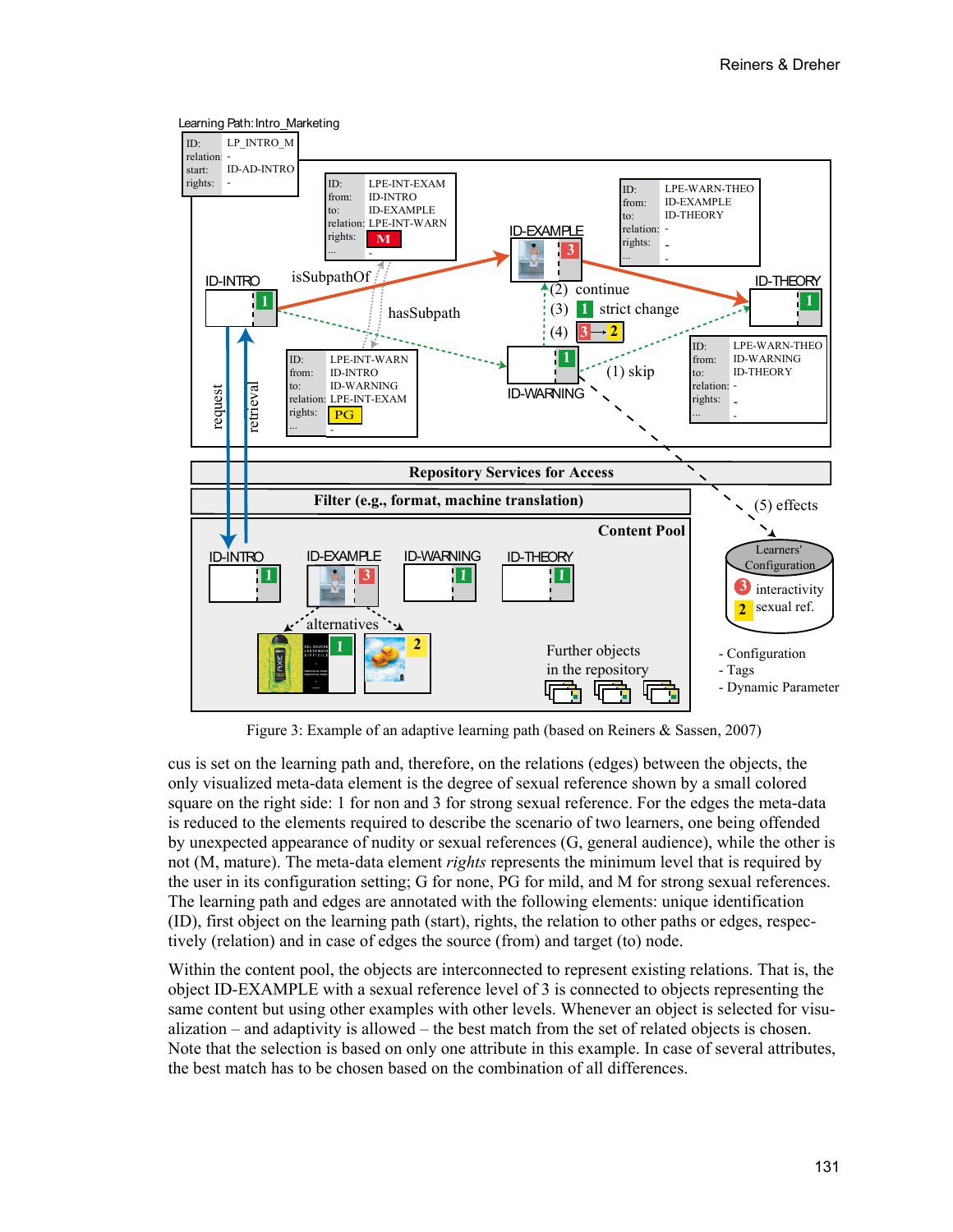The learning path shown in red – with the objects ID-INTRO, ID-EXAMPLE, ID-THEORY – is the main path defined by the author or lecturer, respectively. Due to the content of the object ID-EXAMPLE showing sexual references with a half naked person, the relation between ID-INTRO and ID-EXAMPLE requires a minimum right level M. Other users are not able to follow the intended learning path but are guided to a related path with a lower level of required rights, here edge LPE-INT-WARN from ID-INTRO to ID-WARNING containing a warning message as well as a question how to continue (allowing sexual references, presenting an alternative, or skipping to the next possible object on the learning path). Based on the answer and the configuration of the learner's profile, the following outcomes are possible; see Figure 3 where the item numbers are also given:

- 1. The user prefers to skip the learning unit ID-EXAMPLE. This (explicit) decision by the learner would result in using edge LPE-WARN-THEO to the learning unit ID-THEORY;
- 2. Due to the warning, the user knows what to expect and continues with learning object ID-EXAMPLE without any substitution;
- 3. The user wants to see the example but only with content having no sexual references (here marked with a green rectangle with the number 1. For the next step, the system selects an alternative object for ID-EXAMPLE (which has to be written in advance and stored in the learning object repository). Note that this strict decision would not allow objects with a fixed or best matching distance such as an object having only mild sexual references;
- 4. The user can set a transformation rule for meta-data elements such that a value "3 strong sexual references" is only seen as "2 – mild sexual references" and, therefore, allowed to be shown. The transformation rule is also applied to other values affecting them in a proportional manner. The learning process continues with element ID-EXAMPLE;
- 5. The previous cases described temporary changes on the selection process. If the learner allows adaptation to its behavior, the answer – including the effects on his configuration – would be stored in the user profile for later usage. Furthermore, the user can explicitly set the element sexual reference in the configuration to strong and continue with the learning path seeing the examples.

In the example in Figure 3, the user's current configuration – shown in the lower right corner – would prevent the usage of the main learning path but follow the alternative path. In learning object ID-WARNING, the user might – depending on the user's rights to change the configuration values – choose one of the five possible options described above. Depending on the current mood, the user might decide to allow an object with a higher level than usual and, therefore, would set a temporary transformation rule that would lower all meta-data elements for sexual reference by one level. The user would continue with ID-EXAMPLE on level 3 (strong sexual reference) matching the user's setting of 2 as a result of the variation by one level.

We should point out that the concept for the adaptive learning paths encompasses far more options than shown in the example above, where we had to limit ourselves by simplifying the number of meta-data elements and modeling techniques to focus on how cultural recognition can be realized in different ways. Especially the substitution of objects – based on the previous behavior of the learner – and modification of the content pool like new objects, new relations, or changed meta-data elements are not demonstrated in this contribution and can be read in Reiners and Sassen (2007).

Important in this scenario is that the modification of meta-data and configuration elements can be limited for some learners on a specific learning path. Otherwise, a young learner could override mechanisms to prevent him from seeing material that is not appropriate. Furthermore, we distin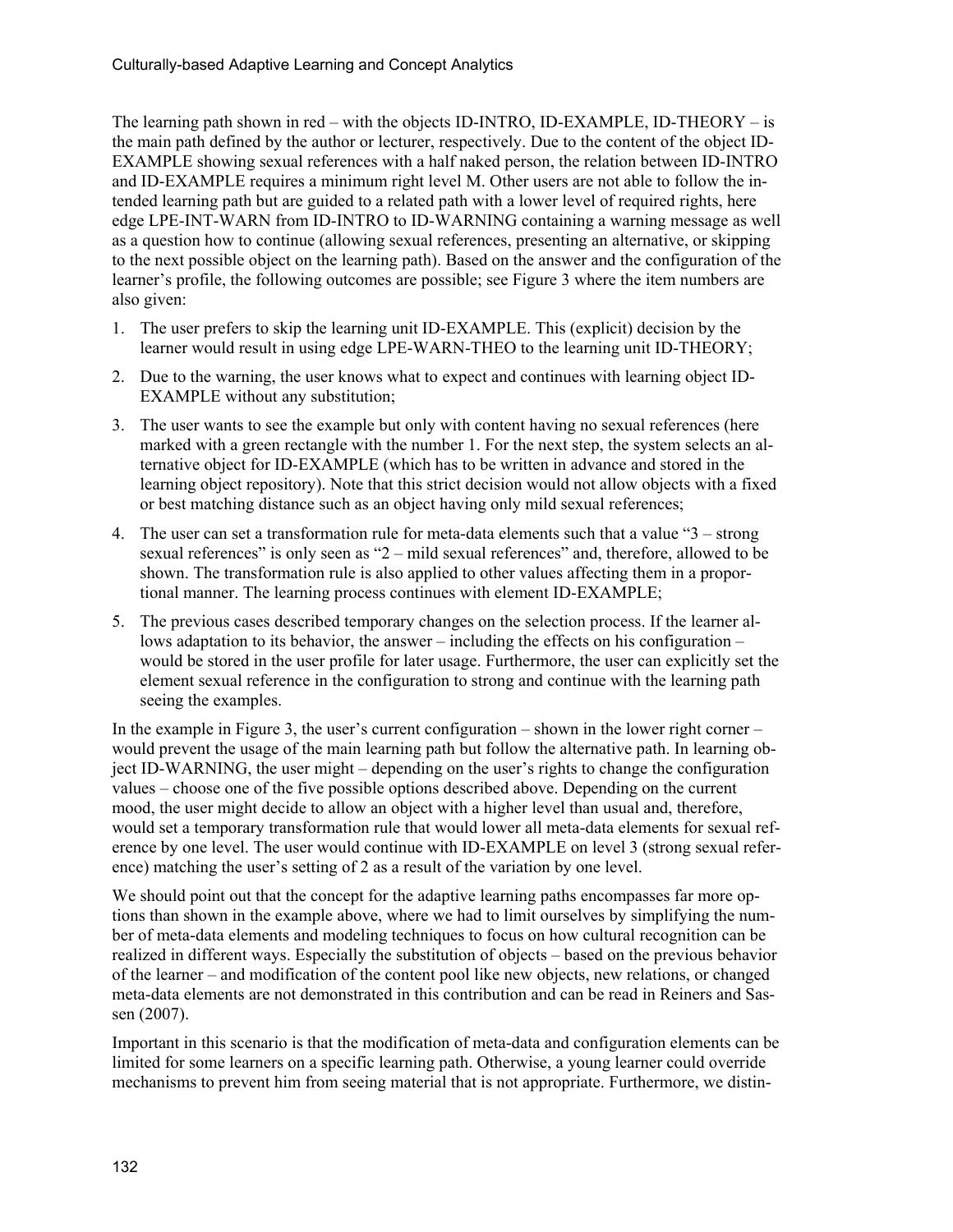guish between an adaptation based on the learner's decision (direct or explicit) and behavior without explicitly involving the user (indirect or implicit).

#### **Improving Adaptivity Using Concepts**

The previous section described how the adaptation of the content can be realized using static meta-data elements. This approach has two major drawbacks: (1) the high quantity of required predefined alternatives for each object on the learning path to allow individualization as well as consideration of culture within the selected learning material and (2) the necessity of adequate metadata, tags, and relations to other objects. In addition, it is impossible for the course designer or lecturer to cover all possible scenarios in advance, especially if the system allows reusability of all objects and dynamic composition based on the learning behaviour and configuration of the learner profile. Even though the learning object author is able to define static meta-data for the general or intended usage of the learning object, we need to specify the dynamic view within other contexts or by individuals with different backgrounds. One possible approach is the annotation of objects with tags by users in addition to the meta-data elements, whereas the quality, accuracy, and correctness for matching requests might be decreased or blurred. In particular, without control mechanisms authors can add or omit certain keywords or meta-data elements to pass given barriers and bring objects of inappropriate content into the learning material.

We suggest a dynamic conceptual analysis to define alternatives for objects and, in particular, to prevent the presentation to the wrong audience. Figure 4 shows the object ID-EXAMPLE on the main learning path, which is about displaying an advertisement containing sexual references tagged with the concepts attractive, advertisement, and nudity, whereas the first two are also marked as mandatory. For the course designer and the lecturer, the mandatory concepts are important to guarantee that the relevant subjects are contained in the learning material. The metadata of the learner specify the level 2 regarding the allowed sexual references. Furthermore, the concept set *culture1* – not allowing nudity – as well as the concepts *attractive* and *sexuality* are assigned to the learner. The concept sets are stored in a database and represent cultures or other groups. The learner can associate himself with these sets, so that certain concepts would be used for him in the further selection of learning material. Note that learners can add or remove concepts to match their individual characteristics.

Even though the meta-data element *sexual reference* would match the current object on the learning path, the concept *nudity* is set for ID-EXAMPLE but not allowed by the user. From the two alternatives (Step 1 in Figure 4) for ID-EXAMPLE, the first one would be allowed from the concepts but not the meta-data and the second one would not match due to the concepts. If the user does not allow any variation in the meta-data or concepts, no object from the predefined alternatives can be displayed.

Next, the repository is searched (Step 2) for an object that matches the concepts *attractive* and *advertisement* but not *nudity* as this is not allowed by the learner's configuration. The objects are either annotated with concepts (tags) during import or on-the-fly during the search process. The best match – an advertisement for PETA having an attractive female dressed like a tiger and, therewith, not showing nudity – is returned in Step 3. The usage of concepts allows a distinct selection of objects. Assume a learner associated with *culture2*. Objects about animals like pigs are allowed, but if the concept changes, for example, to a supermarket having pork on display, the object would not be suitable. The system would prevent the inclusion of the object in the learning path including the originally planned object as well its alternatives.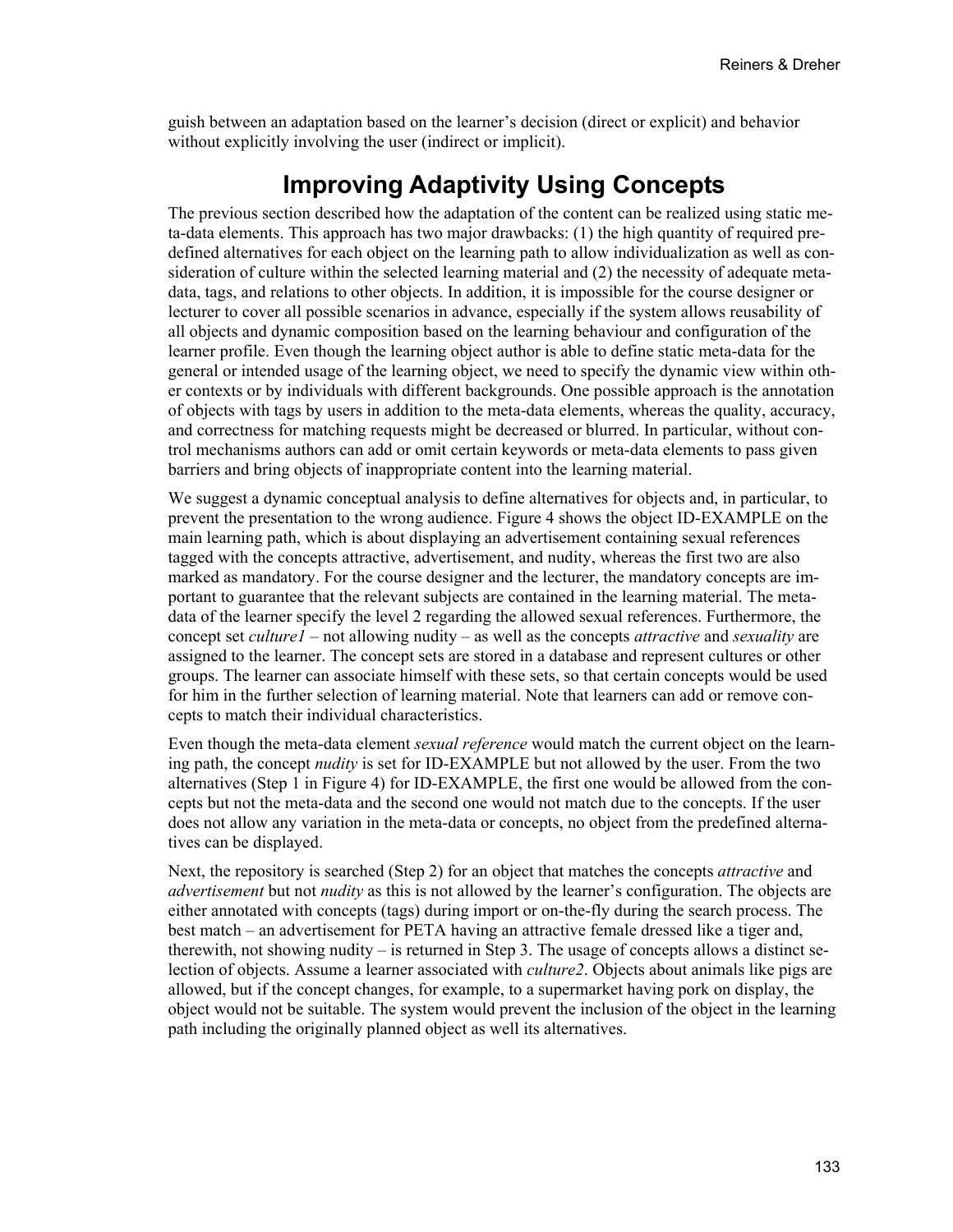

Figure 4: Example for using concepts within the object selection. Based on Reiners & Sassen (2007)

## **Conclusion**

We have presented the schema for sophisticated, fine-grained, dynamic, learning path adaptivity set in an e-Learning environment. In the future, these systems will permit cross- and multicultural learning scenarios to be confidently and competently matched with individual user learning needs taking into account, for the first time, cultural sensitivities, respecting the cultural norms and ethics of learners, without the need for special segregation of learners or learning content. Future learners may make university and course selection decisions based on the ability of the educational provider to demonstrably respect and accommodate the diverse cultural norms and ethics found among the peoples of the world. A now well established, but far simpler example, can be found in the air travel industry, where multilingual flight attendants and culturallyspecific meal options are already commonplace.

There are still several questions that are not answered in this contribution. How can it be implemented? Is it working in a real course? Is it accepted by learners and lecturers? Is it used? Even though the research project is not yet finished and many questions cannot be completely answered yet, first indications from a prototype that realized most of the adaptive concept was successfully tested within a virtual classroom setting. We performed several evaluations about acceptance and requirement for the virtual education, indicating a continuation of the work in progress (Sassen, 2007). Nevertheless, the drawback of SmartFrame – our first prototype – was the small number of learning objects, i.e. redundant objects which represent the same content in a different way. This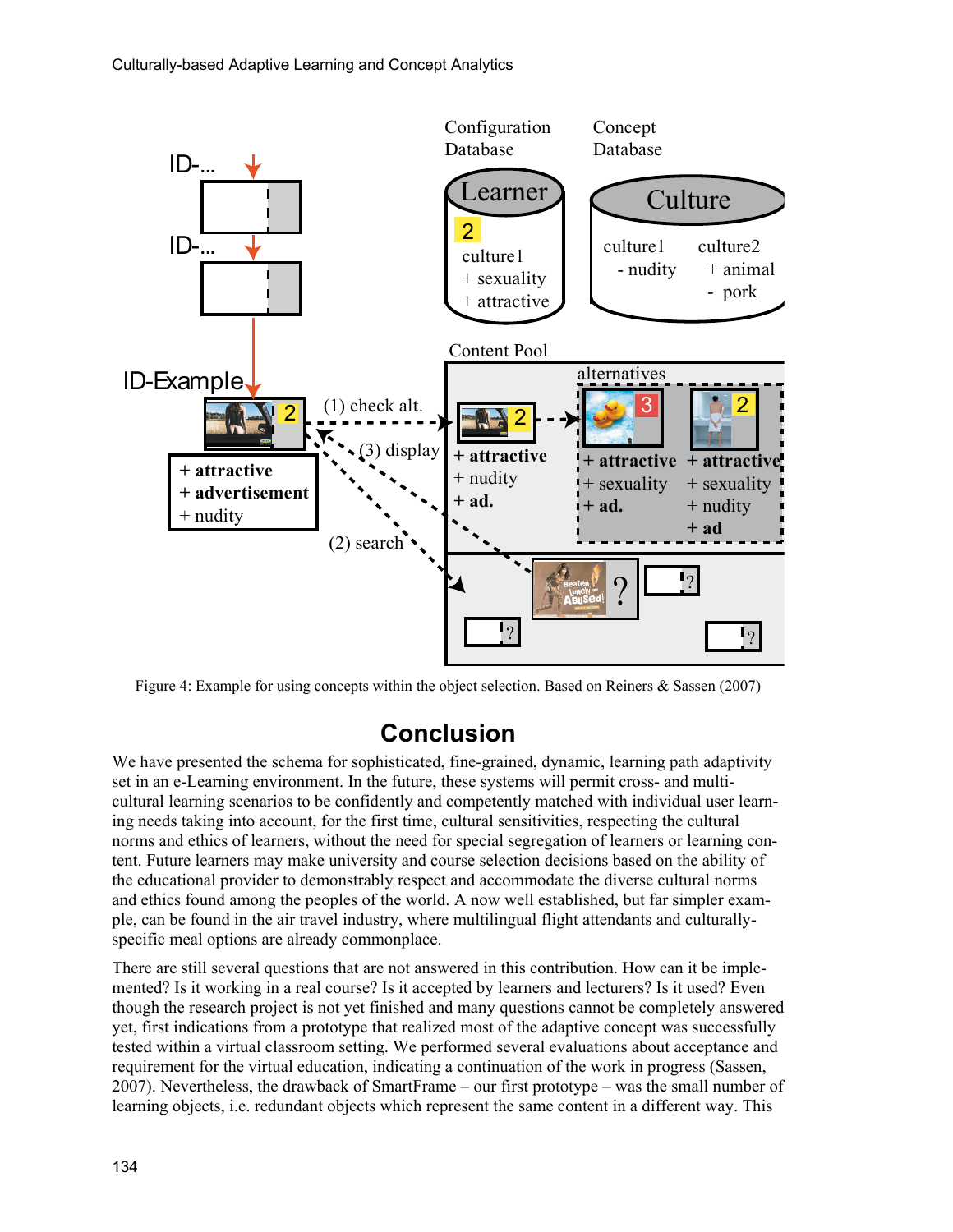is also the main argument for every adaptive approach that relies on the quality of the repository. Inclusion of Internet objects or unknown learning objects was not possible as the quality could not be verified - bear in mind the automatic analysis of the content and verification that the content is correct regarding the current demand. Including the conceptual analysis in our approach, we are able to overcome this problem as we can determine the concepts of an unknown object, on which we can base our selecting process during the search of an alternative.

We are currently implementing several components: (1) an improved repository with dynamic layers representing the various networks of relations between objects, (2) components to edit and visualize objects and relations, (3) improved methods to detect the concepts in an unknown text, and (4) an extended component for the adaptivity and dynamic learning paths. The experiments from SmartFrame and other projects are used to build required components and set up an innovative learning environment, either standalone or integrated in systems like Moodle (Moodle, 2008) or Blackboard (Blackboard, 2008). Note that our overall goal is to improve e-Learning and classroom teaching so that we always keep in mind the people that will later use the system. Therefore, interface development for various user groups is an important topic, next to the necessity of requiring a large content pool and continuous evaluations to verify the progress. Our results will be posted at [www.eaglesemantics.com](http://www.eaglesemantics.com/) and [www.smartframe.de](http://www.smartframe.de/).

#### **Acknowledgements**

The authors would like to acknowledge the Informing Science Institute reviewers for their detailed and helpful comments.

#### **References**

- Alavi, M., Maraka, G. M., & Yoo, Y. (2002). A comparative study of distributed learning environments on learning outcomes. *Information Systems Research*, *13*, 404-415.
- Berlanga, A., & García, F. (2005). Learning technology specifications: Semantic objects for adaptive learning environments. *International Journal of Learning Technology*, *1*(4), 458-472.
- Bhattacharya, M., & Jorgensen, L. (2004). Collaborative research projects in creating distributed learning environment in multicultural context. *Third Pan-Commonwealth Forum on Open Learning, Dunedin, New Zealand*.
- Bhatti, A., Tubaisahat, A., & El-Qawasmeh, E. (2005). Using technology-mediated learning environment to overcome social and cultural limitations in higher education. In *Proceedings of InSITE 2005*. Flagstaff, Arizona, USA, June 16-19. Retrieved from <http://proceedings.informingscience.org/InSITE2005/I06f77Bhat.pdf>
- Blackboard. (2008). Blackboard: Educate, Innovate, Everywhere. Retrieved 15/2/2008 from [http://www.blackboard.com](http://www.blackboard.com/)
- Bloomberg. (2003). *Toyota kicks off China's first car trademark dispute* (Update2). Retrieved 15/2/08 from <http://quote.bloomberg.com/apps/news?pid=10000101&sid=ayOf4GSbbL0I&refer=japan>
- Bradsher, K. (2007, April 22). What should a Chinese car look like? *The New York Times.* Retrieved 15/02/08 from <http://www.nytimes.com/2007/04/22/automobiles/22SHOW.html>
- Collis, B. (1999). Designing for differences: Cultural issues in the design of WWW-based course-support sites. *British Journal of Educational Technology*, *30*(3), 201-217.
- Collis, B., & Remmers, E. (1997). The world wide web in education: Issues related to cross-cultural communication and interaction. In B. Kahn (Ed.), *Web-based Instruction* (pp. 85-92). New Jersey: Educational Technology Publications.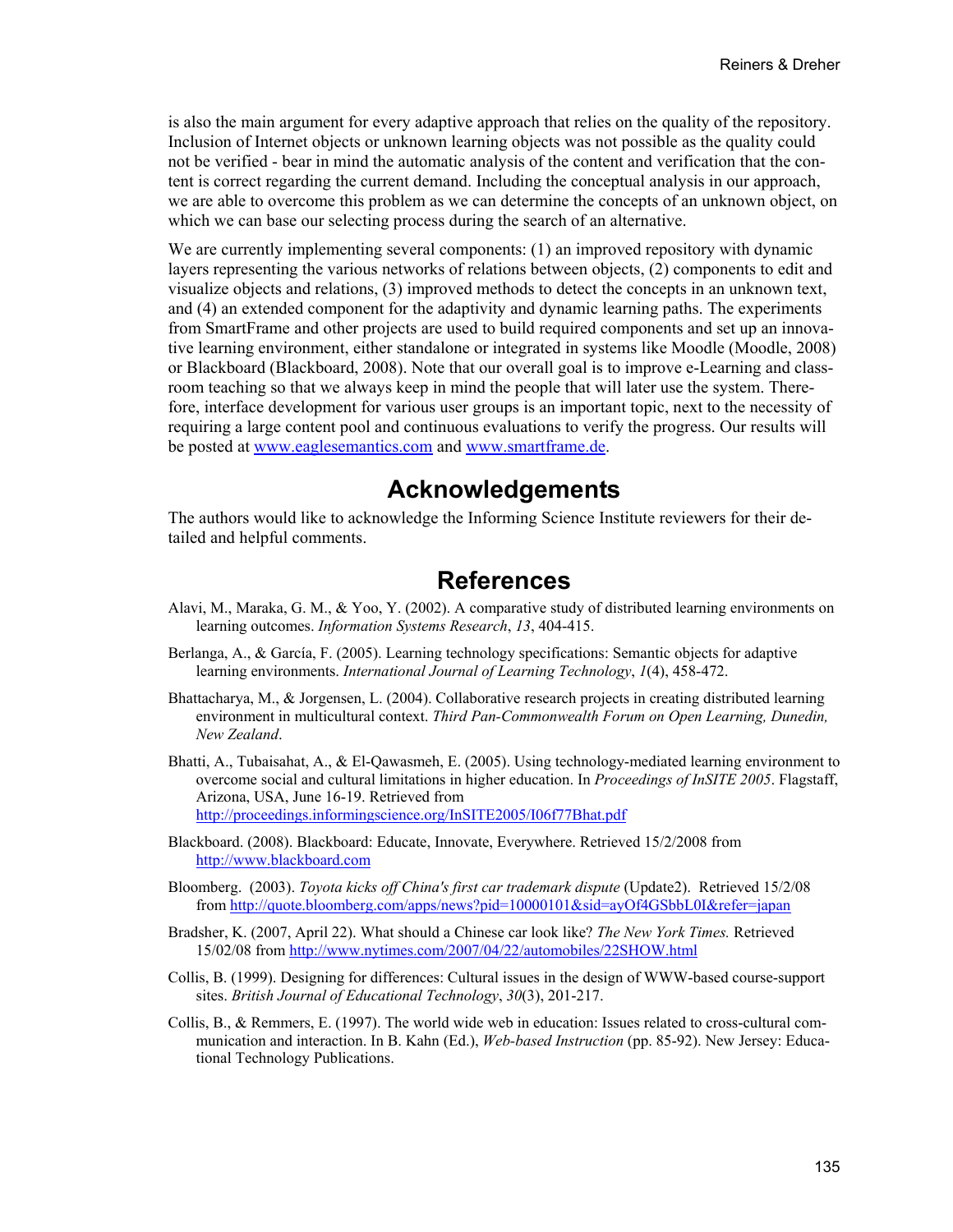- Conlan, O., Hockemeyer, C., Wade, V., & Albert, D. (2002). Meta-data driven approaches to facilitate adaptivity in personalized eLearning systems. *Journal of Information and Systems in Education*, *1*, 38- 44.
- Dreher, H. (2006). Interactive on-line formative evaluation of student assignments. In *Proceedings of In-SITE 2006*, Salford - Greater Manchester, England. June 25-28. Retrieved from <http://proceedings.informingscience.org/InSITE2006/IISITDreh235.pdf>
- Dreher, H., Scerbakov, N., & Helic, D. (2004). Thematic driven learning. In *Proceedings of World Conference on E-Learning in Corporate, Government, Healthcare, and Higher Education 2004,* pp. 2594- 2600. Norfolk, VA: AACE.
- Dreher, H., & Williams, R. (2006). Assisted query formulation using Normalised Word Vector and dynamic ontological filtering. In H. Legind Larsen et al. (Eds.), *Flexible Query Answering Systems (FQAS 2006),Lecture Notes in Artificial Intelligence (LNAI 4027)*, pp. 282-294. Springer-Verlag Berlin Heidelberg. Retrieved from [http://dx.doi.org/10.1007/11766254\\_24](http://dx.doi.org/10.1007/11766254_24)
- Dublin Core. (2008). *Dublin Core Metadata Initiative (DCMI)*. Retrieved 15/2/2008 from [http://dublincore.org](http://dublincore.org/)
- Fluck, U. (2008). *Multicultural learning solutions: Bibliography*. Retrieved 15/2/2008 from <http://www.cas.umt.edu/mls/bibliography.htm>
- Friedman, T. L. (2006). *The world is flat: The globalized world in the twenty-first century*. London: Penguin Books.
- Gaspari, F. (2006). Look who's translating: Impersonations, Chinese whispers and fun with machine translation on the Internet. In *EAMT-2006: 11th Annual Conference of the European Association for Machine Translation*, June 19-20, Oslo, Norway, pp. 149–158.
- Geertz, C. (1973). *The interpretation of culture*. New York: Basic Books.
- Gem Sty. (2007). *Top 10 copycat cars.* Retrieved 15/2/08 from [http://gemssty.com/2006/10/29/top-10](http://gemssty.com/2006/10/29/top-10-copycat-cars) [copycat-cars](http://gemssty.com/2006/10/29/top-10-copycat-cars)
- Groeschel, S., & Doherty, L. (2000). Conceptualising culture. *Cross Cultural Management An International Journal, 7*(4), 12-17.
- Hampden-Turner, C. M., & Trompenaars, F. (2000). *Building cross-cultural competence*. New Haven: Yale University Press.
- Hassan-Montero, Y., & Herrero-Solana, V. (2006). Improving tag-clouds as visual information retrieval interfaces. *International Conference on Multidisciplinary Information Sciences and Technologies, In-SciT2006.*
- Jary, D. & Jary, J. (1991). *The HarperCollins dictionary of sociology.* New York: Harper Collins.
- Larreamendy-Joerns, J., & Leinhardt, G. (2006). Going the distance with online education. *Review of Educational Research, 76*(4: Winter), 567–605.
- Martin, D. (2007, June 19). Technical update: Risk management in China: Outsourcing and investment. *Finance Week*. Retrieved 15/2/08 from [http://www.financeweek.co.uk/cgi](http://www.financeweek.co.uk/cgi-bin/item.cgi?id=5221&d=302& h= 24&f=254)[bin/item.cgi?id=5221&d=302& h= 24&f=254](http://www.financeweek.co.uk/cgi-bin/item.cgi?id=5221&d=302& h= 24&f=254)
- Martinez, J. (2008). *MPEG-7 overview*. Retrieved 15/2/2008 from <http://www.chiariglione.org/mpeg/standards/mpeg-7/mpeg-7.htm>
- McAndrew, P., & Weller, M. (2005). Applying learning design to supported open learning. In R. Koper & C. Tattersall (Eds.), *Learning design. A handbook on modelling and delivering networked education and training* (pp. 281-291)*.* The Netherlands: Springer.
- McLoughlin, C. (2001). Inclusivity and alignment: Principles of pedagogy, task and assessment design for effective cross-cultural online learning. *Distance Education*, *22*(1), 7-29.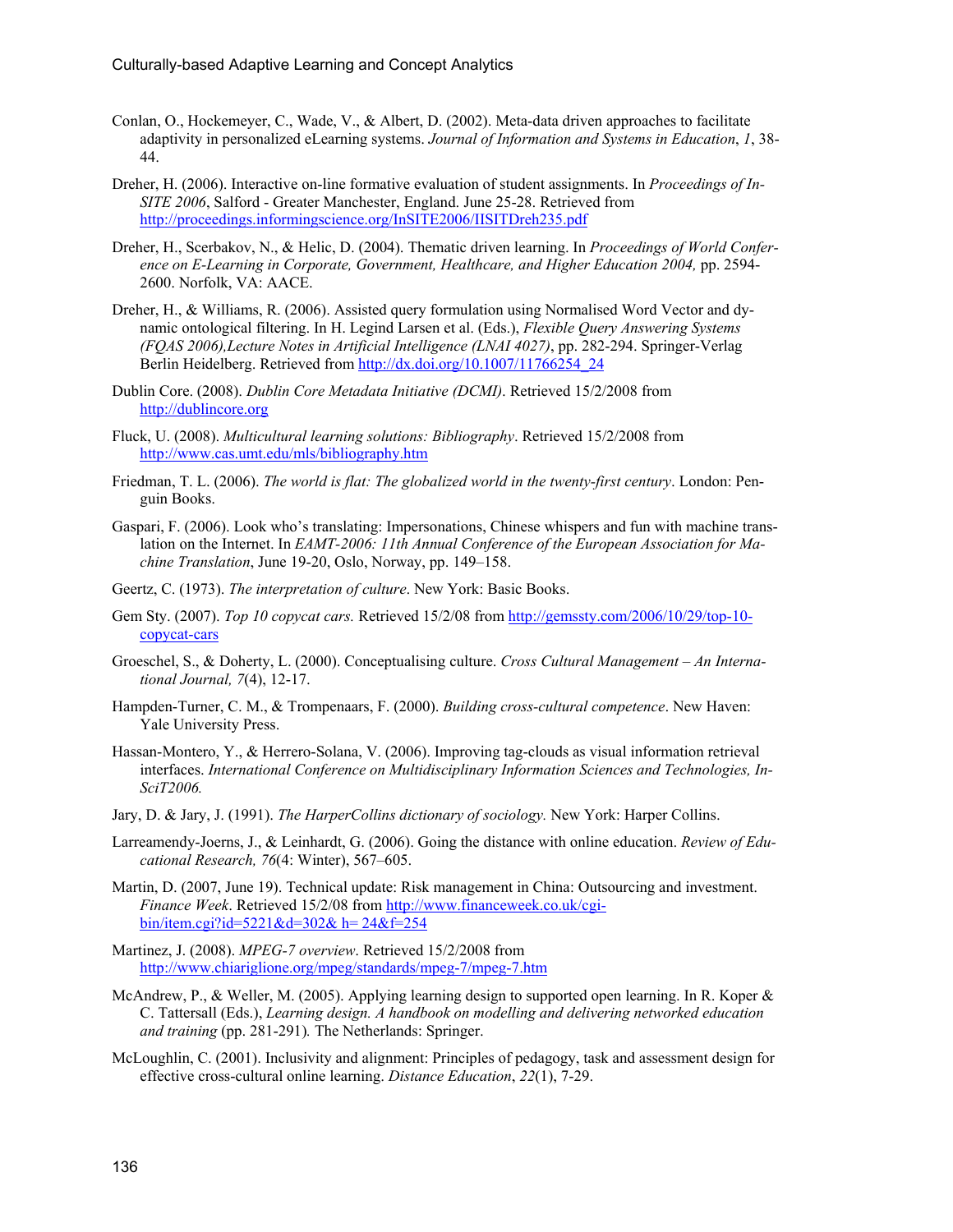- Moodle. (2008). *Moodle A free, open source course management system for online learning*. Retrieved 15/2/2008 from [http://moodle.org](http://moodle.org/)
- Moynihan, M., Mitchell, S., Pavin, D., Koppitz, R., Wessing, T., Zhang, T., et al. (2004). Intellectual property rights in China: Risk assessment, avoidance strategy and problem solving ('The China IPR guidelines'). *The UK China IPR Forum*. Retrieved 15/2/08 from [http://www.chinabusinesssolutions.com/dbimg/china\\_ipr\\_guidelines1.01.pdf](http://www.chinabusinesssolutions.com/dbimg/china_ipr_guidelines1.01.pdf)
- Nilsson, M., Palmer, M., & Naeve, A. (2002). Semantic web meta-data for e-learning Some architectural guidelines. *Proceedings of the 11th World Wide Web Conference*, Hawaii, USA.
- Nussbaumer, A., Gütl, C., & Albert, D. (2007). Towards a web service for competence-based learning and testing. *Proceedings of ED-MEDIA 2007. World Conference on Educational Multimedia, Hypermedia & Telecommunications*, 25-29 June, Vancouver BC, Canada, pp. 995–998.
- Parhizgar, K. D. (1998). International cross-cultural collaborative teaching and training theories (ICCCTTT). *Journal of Teaching in International Business, 9*(3), 21-41.
- Reiners, T., Reiß, D., & Sassen, I. (2005). Ontology-based retrieval, authoring, and networking for generalized e-content. In *Proceedings of E-Learn 2005: World Conference on E-Learning in Corporate, Government, Healthcare, & Higher Education*, Vancouver BC, Canada, pp. 2349-235.
- Reiners, T., Reiß, D., Schulze, H., & Voß, S. (2003) SmartFrame: An integrated environment for XMLcoded learning material. In W. Uhr, W. Esswein, & E. Schoop (Eds.), *Wirtschaftsinformatik 2003/Band I, Physica*, Heidelberg, pp. 613-632.
- Reiners, T. & Sassen, I. (2007). A framework for adaptive learning paths. In T. Kidd & H. Song (Eds.), *Handbook of research on instructional systems & technology* (pp. 117-141). Harrisburg, PA: Idea Group Publishing.
- Rogers, P. C., Graham, C. R., & Mayes, C. T. (2007). Cultural competence and instructional design: Exploration research into the delivery of online instruction cross-culturally. *Instructional Technology Forum (ITFORUM)*. Retrieved 15/2/2008 from [http://it.coe.uga.edu/itforum/paper96/Rogers\\_ITForumPaperHTML.html](http://it.coe.uga.edu/itforum/paper96/Rogers_ITForumPaperHTML.html)
- Sassen, I. (2007). *Virtuelle lehr- und lernumgebungen: Konzeption, didaktisches design und bewertung*. [Virtual teaching and learning environments: Concepts, instructional design and evaluation]. Shaker Publishing. Retrieved from [www.shaker.eu/Catalogue/details.asp?ID=8834099&CC=655&ISBN=3-](http://www.shaker.eu/Catalogue/details.asp?ID=8834099&CC=655&ISBN=3-8322-6161-3) [8322-6161-3](http://www.shaker.eu/Catalogue/details.asp?ID=8834099&CC=655&ISBN=3-8322-6161-3)
- Sassen, I., & Schwartz-Reinken, B. (2005). Adaptation and configuration: Support-possibilities of different learner types within virtual learning environments – An experience report. In H. Selvaraj & P. K. Srimani (Eds.)*, Proceedings of ITCC 2005. International Conference on Information Technology*, Las Vegas, Vol. 1 pp. 442-446.
- Schüppel, J. (1997). *Wissensmanagement: Organisatorisches lernen im spannungsfeld von wissens- und lernbarrieren* (1. Aufl.). [Knowledge management: Barriers to learning and knowing in organisational learning contexts (1st ed.)]. Wiesbaden: Deutscher Universitäts-Verlag.
- Sims, R., & Stork, E. (2007). Design for contextual learning: Web-based environments that engage diverse learners. *AusWeb: The Thirteenth Australasian World Wide Web Conference*. Retrieved 15/2/2008 from <http://ausweb.scu.edu.au/aw07/papers/refereed/sims/paper.html>
- Slay, J. (2002). Human activity systems: A theoretical framework for designing learning for multicultural settings. *Educational Technology & Society, 5*(1)*.* Retrieved 15/2/08 from [http://www.ifets.info/journals/5\\_1/slay.html](http://www.ifets.info/journals/5_1/slay.html)
- Stanley, W. B., & Brickhouse, N. W. (1994). Multiculturalism, universalism and science education. *Science Education*, *87*, 387-398.
- Towle, B., & Halm, M. (2005). Designing adaptive learning environments with learning design. In R. Koper & C. Tattersall (Eds.), *Learning design. A handbook on modelling and delivering networked education and training* (pp. 215-226). The Netherlands: Springer.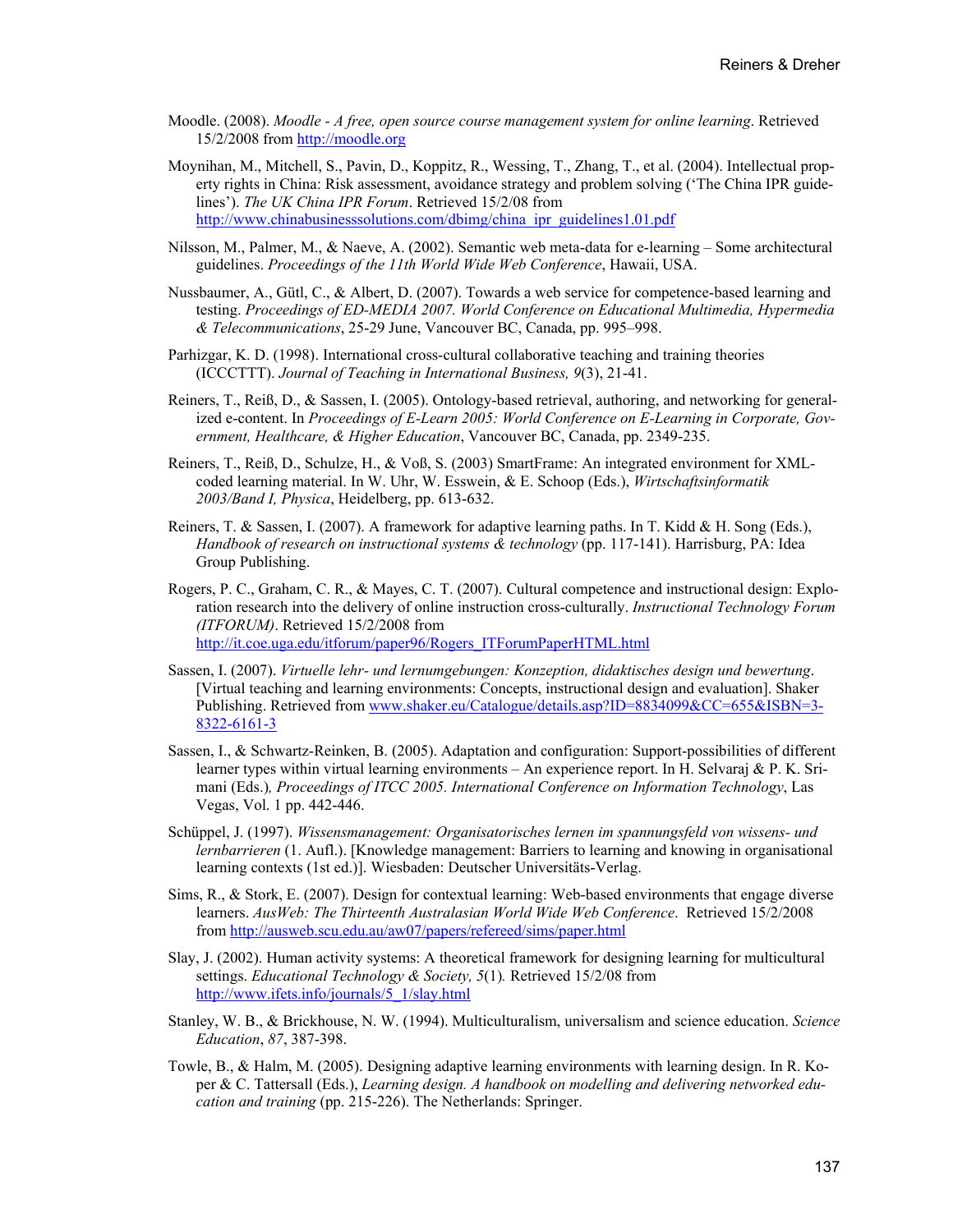- UNESCO. (2002). *Universal declaration on cultural diversity.* Retrieved 15/2/08 from [http://www.unesco.org/education/imld\\_2002/unversal\\_decla.shtml](http://www.unesco.org/education/imld_2002/unversal_decla.shtml)
- Van Rosmalen, P., & Boticario, J. (2005). Using learning design to support design and runtime adaptation. In R. Koper & C. Tattersall (Eds.), *Learning design: A handbook on modelling and delivering networked education and training* (pp. 291-301)*.* The Netherlands: Springer.
- Wang, M. (2007). Designing online courses that effectively engage learners from diverse cultural backgrounds. *British Journal of Educational Technology, 38(*2), 294-311.
- Wikipedia. (2007). *Concept*. Retrieved 15/2/08 from <http://en.wikipedia.org/w/index.php?title=Concept&oldid=163585052>
- Williams, F. (2007). China to foreign automakers: Drop dead. *The Truth about Cars.* Retrieved 15/2/08 from <http://www.thetruthaboutcars.com/china-to-foreign-automakers-drop-dead/>
- Williams, R. (2006). The power of normalised word vectors for automatically grading essays. In *Proceedings of InSITE 2006*. Salford - Greater Manchester, England. June 25-28. Retrieved from <http://proceedings.informingscience.org/InSITE2006/IISITWill155.pdf>
- Young, P. A. (2008). Integrating culture in the design of ICTs. *British Journal of Educational Technology*, *39*(1), 6-17.

### **Biographies**



**Torsten Reiners** is currently a postdoctoral researcher at the University of Hamburg, Germany, and Associate with the Curtin University of Technology in Perth, Australia. His research and teaching experiences are in the areas of clustering and mining large data sets, onlinealgorithms and the incorporation of bio-analogous meta-heuristics in simulations models (applied to container terminals), fleet logistics, information systems as well as several topics in e-learning and software development. Within his PhD-thesis "Simulation and OR with SMART-FRAME" he demonstrated concepts for didactical models. Besides scientific publications, he participated in national and international research projects and is currently doing research in semantic networks to improve cross-border communication and (e)learning as well as ma-

chine translation. Another interest is about (virtual) worlds and their interconnectivity and exchange without barriers. This research includes the development of highly adaptive systems, automatic processing of documents and their analysis as well as evaluation, the usage for educational purposes in a multicultural setting, and the usage of innovative platforms like virtual worlds. Torsten Reiners is co-founder of Campus Hamburg and Students@work, an initiative to promote education as well as Hamburg's universities in Web 3D. The co-operation with Heinz Dreher is in the field of conceptual analysis and its application with respect to an automatic assessment lab and adaptive content repository.



**Heinz Dreher** is Associate Professor in Information Systems at the Curtin Business School, Curtin University, Perth, Western Australia. He has published in the educational technology and information systems domain through conferences, journals, invited talks and seminars; is currently the holder of Australian National Competitive Grant funding for a 4-year E-Learning project and a 4-year project on Automated Essay Grading technology development, trial usage and evaluation; has received numerous industry grants for investigating hypertext based systems in training and business scenarios; and is an experienced and accomplished teacher, receiving awards for his work in cross-cultural